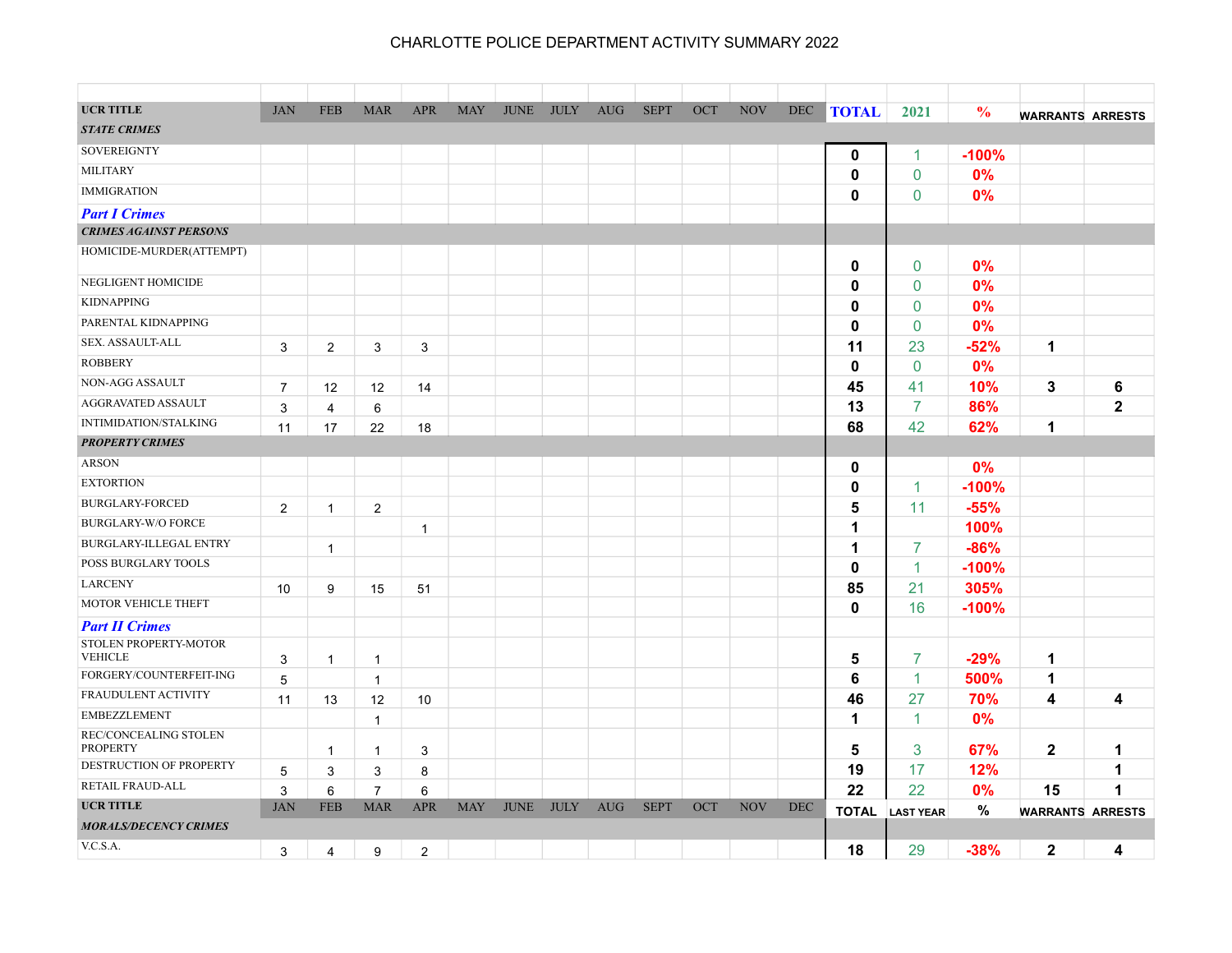| <b>SEX OFFENSE</b>                        |              | $\overline{1}$ | 4              | 3              |            |             |             |            |             |     |            |            | 8            | $\mathbf{1}$    | 700%    |                         |              |
|-------------------------------------------|--------------|----------------|----------------|----------------|------------|-------------|-------------|------------|-------------|-----|------------|------------|--------------|-----------------|---------|-------------------------|--------------|
| <b>OBSCENITY</b>                          |              |                |                |                |            |             |             |            |             |     |            |            | 0            | $\mathbf 0$     | 0%      |                         |              |
| FAMILY ABUSE/NEGLECT                      | $\mathbf{1}$ | $\overline{1}$ | $\overline{7}$ | $\overline{2}$ |            |             |             |            |             |     |            |            | 11           | 6               | 83%     |                         |              |
| <b>FAMILY-NON SUPPORT</b>                 | 2            |                |                | $\mathbf{1}$   |            |             |             |            |             |     |            |            | 3            | $\mathbf{1}$    | 200%    |                         | $\mathbf 1$  |
| FAMILY-OTHER                              |              |                |                |                |            |             |             |            |             |     |            |            | $\mathbf 0$  | $\mathbf{1}$    | $-100%$ |                         |              |
| <b>GAMBLING</b>                           |              |                |                |                |            |             |             |            |             |     |            |            | 0            | $\mathbf{0}$    | 0%      |                         |              |
| COMMERCIALIZED SEX<br><b>OFFENSE</b>      |              |                |                |                |            |             |             |            |             |     |            |            | 0            | $\mathbf 0$     | 0%      |                         |              |
| LIQUOR LICENSE VIOLATION                  |              |                |                |                |            |             |             |            |             |     |            |            | 0            | $\pmb{0}$       | 0%      | $\mathbf 2$             |              |
| LIQUOR LAW VIOLATION                      |              | $\mathbf{1}$   | $\overline{2}$ |                |            |             |             |            |             |     |            |            | 3            | 1               | 200%    |                         | 1            |
| <b>PUBLIC ORDER CRIMES</b>                |              |                |                |                |            |             |             |            |             |     |            |            |              |                 |         |                         |              |
| OBSTRUCTING POLICE                        | $\mathbf{1}$ | 3              | 3              | 3              |            |             |             |            |             |     |            |            | 10           | 2               | 400%    |                         | 5            |
| ESCAPE-CORRECTIONAL<br><b>INSTITUTION</b> |              |                |                |                |            |             |             |            |             |     |            |            | 0            | $\mathbf 0$     | 0%      |                         |              |
| ESCAPE-MENTAL INST.                       |              |                |                |                |            |             |             |            |             |     |            |            | 0            | $\mathbf 0$     | 0%      |                         |              |
| ESCAPE/FLIGHT                             |              |                |                |                |            |             |             |            |             |     |            |            | 0            | $\mathbf 0$     | 0%      |                         | 1            |
| OBSTRUCTING JUSTICE                       | 11           | 21             | $\overline{2}$ | 5              |            |             |             |            |             |     |            |            | 39           | 42              | $-7%$   | 9                       | 23           |
| <b>BRIBERY</b>                            |              |                |                |                |            |             |             |            |             |     |            |            | 0            | $\mathbf 0$     | 0%      |                         |              |
| WEAPONS-CONCEALED                         |              |                | $\overline{2}$ |                |            |             |             |            |             |     |            |            | $\mathbf 2$  | 3               | $-33%$  | 1                       | $\mathbf{1}$ |
| WEAPONS-EXPLOSIVE                         |              |                |                |                |            |             |             |            |             |     |            |            | 0            | $\mathbf 0$     | 0%      |                         |              |
| <b>WEAPONS-OTHER</b>                      | $\mathbf{1}$ |                | $\mathbf{1}$   | $\mathbf{1}$   |            |             |             |            |             |     |            |            | 3            | $\overline{2}$  | 50%     | 1                       |              |
| PUBLIC PEACE                              | 17           | 20             | 20             | 21             |            |             |             |            |             |     |            |            | 78           | 57              | 37%     | $\mathbf{2}$            | 3            |
| TRAFFIC-HIT AND RUN                       | 2            | 3              | 11             | 5              |            |             |             |            |             |     |            |            | 21           | 18              | 17%     |                         |              |
| TRAFFIC-O.U.I.L. / O.U.I.D.               | 3            | 6              | 5              | 6              |            |             |             |            |             |     |            |            | 20           | 17              | 18%     | 3                       | 10           |
| <b>TRAFFIC-MISD</b>                       | 6            | 12             | 11             | 9              |            |             |             |            |             |     |            |            | 38           | 48              | $-21%$  | 6                       | 1            |
| HEALTH/SAFETY VIOLATION                   |              | 5              | $\overline{7}$ | $5\,$          |            |             |             |            |             |     |            |            | 17           | $\overline{4}$  | 1300%   |                         |              |
| <b>CIVIL RIGHTS</b>                       |              |                |                |                |            |             |             |            |             |     |            |            | 0            | $\mathbf 0$     | 0%      |                         |              |
| TRESPASS/PRIVACY                          | 13           | 13             | 6              | 9              |            |             |             |            |             |     |            |            | 41           | 37              | 11%     |                         | $\mathbf{2}$ |
| SMUGGLING                                 |              |                |                |                |            |             |             |            |             |     |            |            | 0            | $\mathbf 0$     | 0%      |                         |              |
| <b>ELECTION LAWS</b>                      |              |                |                |                |            |             |             |            |             |     |            |            | 0            | $\mathbf{0}$    | 0%      |                         |              |
| <b>ANTI-TRUST</b>                         |              |                |                |                |            |             |             |            |             |     |            |            | 0            | $\mathbf{0}$    | 0%      |                         |              |
| <b>TAX REVENUE</b>                        |              |                |                |                |            |             |             |            |             |     |            |            | 0            | $\mathbf{0}$    | 0%      |                         |              |
| <b>CONSERVATION</b>                       |              | $\overline{1}$ |                | $\overline{2}$ |            |             |             |            |             |     |            |            | 3            | $\mathbf{0}$    | 300%    |                         | 1            |
| VAGRANCY                                  |              | $\overline{1}$ | 5              | 6              |            |             |             |            |             |     |            |            | 12           | $\mathbf 0$     | 1200%   |                         |              |
| MISC. CRIMINAL OFFENSE                    |              |                | $\overline{2}$ |                |            |             |             |            |             |     |            |            | $\mathbf{2}$ | 6               | $-67%$  | $\mathbf 2$             |              |
| <b>GRAND JURY INVESTIGATION</b>           |              |                |                |                |            |             |             |            |             |     |            |            | 0            | $\mathbf 0$     | 0%      |                         |              |
| CONSPIRACY                                |              |                |                |                |            |             |             |            |             |     |            |            | 0            | $\mathbf{0}$    | 0%      |                         |              |
| <b>End of Part II Crimes</b>              |              |                |                |                |            |             |             |            |             |     |            |            |              |                 |         |                         |              |
| <b>UCR TITLE</b>                          | <b>JAN</b>   | <b>FEB</b>     | <b>MAR</b>     | <b>APR</b>     | <b>MAY</b> | <b>JUNE</b> | <b>JULY</b> | <b>AUG</b> | <b>SEPT</b> | OCT | <b>NOV</b> | <b>DEC</b> |              | TOTAL LAST YEAR | $\%$    | <b>WARRANTS ARRESTS</b> |              |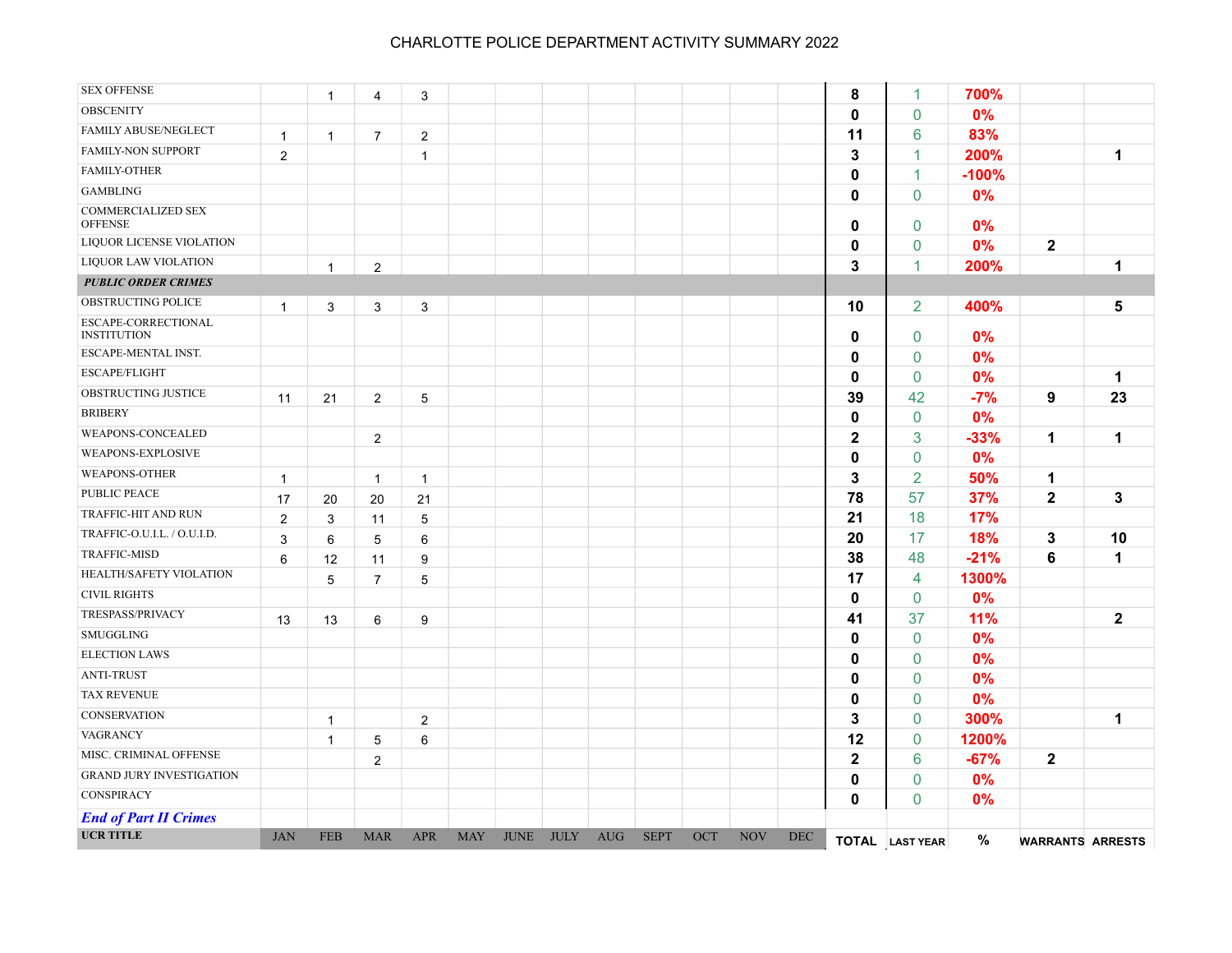| <b>JUVENILE MINOR</b>               |                |                |                |                |            |             |             |            |             |     |            |     |                |                        |        |                         |  |
|-------------------------------------|----------------|----------------|----------------|----------------|------------|-------------|-------------|------------|-------------|-----|------------|-----|----------------|------------------------|--------|-------------------------|--|
| DELINQUENT MINOR                    | 4              | 8              | 18             | 20             |            |             |             |            |             |     |            |     | 50             | 43                     | 16%    |                         |  |
| <b>RUNAWAY</b>                      |                | 3              | 3              | $\mathbf{1}$   |            |             |             |            |             |     |            |     | $\overline{7}$ | 10                     | $-30%$ |                         |  |
| <b>CIVIL-NON CRIMINAL</b>           |                |                |                |                |            |             |             |            |             |     |            |     |                |                        |        |                         |  |
| DIVORCE/SUPPORT                     |                |                |                |                |            |             |             |            |             |     |            |     | 0              | 0                      | 0%     |                         |  |
| <b>INCAPACITATION</b>               | $\mathbf{1}$   | $\overline{2}$ | 3              | $\mathbf{1}$   |            |             |             |            |             |     |            |     | $\overline{7}$ | 3                      | 133%   |                         |  |
| <b>INSANITY</b>                     | $\overline{7}$ | 11             | 21             | 10             |            |             |             |            |             |     |            |     | 49             | 24                     | 104%   |                         |  |
| <b>TRAFFIC</b>                      |                |                |                |                |            |             |             |            |             |     |            |     |                |                        |        |                         |  |
| CRASH-PD-PUBLIC ST.                 | 14             | 22             | 18             | 19             |            |             |             |            |             |     |            |     | 73             | 62                     | 18%    |                         |  |
| <b>CRASH-PI-PUBLIC ST</b>           | $\mathbf{2}$   | $\overline{c}$ | $\mathbf{1}$   | $\overline{2}$ |            |             |             |            |             |     |            |     | $\overline{7}$ | 9                      | $-22%$ |                         |  |
| CRASH-FATAL-PUBLIC ST               |                | $\mathbf{1}$   |                |                |            |             |             |            |             |     |            |     | 1              | $\mathbf 0$            | 100%   |                         |  |
| CRASH-PD-PRIVATE                    | $\overline{7}$ | 5              | 4              | $\overline{5}$ |            |             |             |            |             |     |            |     | 21             | 14                     | 50%    |                         |  |
| CRASH-PI-PRIVATE                    |                |                | 4              |                |            |             |             |            |             |     |            |     | 4              | $\mathbf 0$            | 400%   |                         |  |
| <b>CIVIL INFRACTION</b>             | 15             | 33             | 36             | 33             |            |             |             |            |             |     |            |     | 117            | 92                     | 27%    |                         |  |
| PARKING VIOLATION                   | 48             | 92             | 23             | 15             |            |             |             |            |             |     |            |     | 178            | 241                    | $-26%$ |                         |  |
| Park. Tickets-524-2021, 356-2020    |                |                |                |                |            |             |             |            |             |     |            |     |                |                        |        |                         |  |
| <b>ABANDONED VEHICLE</b>            | $\overline{4}$ | 4              | $\overline{7}$ | 4              |            |             |             |            |             |     |            |     | 19             | 42                     | $-55%$ |                         |  |
| TRAFFIC HAZARD INVES                | 10             | 15             | 8              | 10             |            |             |             |            |             |     |            |     | 43             | 54                     | $-20%$ |                         |  |
| TRAFFIC DIRECTION/                  | $\overline{7}$ | 5              | 17             | 5              |            |             |             |            |             |     |            |     | 34             | 61                     | $-44%$ |                         |  |
| TRAFFIC SAFETY PUBLIC<br>APPEARANCE |                |                |                |                |            |             |             |            |             |     |            |     | 0              | $\mathbf 0$            | 0%     |                         |  |
| <b>BREATHALYSER TEST-</b>           |                |                |                |                |            |             |             |            |             |     |            |     | 0              | 0                      | 0%     |                         |  |
| <b>OTHER POLICE</b>                 |                |                |                |                |            |             |             |            |             |     |            |     | 0              | $\mathbf{0}$           | 0%     |                         |  |
| <b>ALARMS</b>                       |                |                |                |                |            |             |             |            |             |     |            |     |                |                        |        |                         |  |
| ALARM-POLICE RESPONSE               | 16             | 10             | 16             | 16             |            |             |             |            |             |     |            |     | 58             | 47                     | 23%    |                         |  |
| ALARM-MALFUNCTION                   |                |                |                |                |            |             |             |            |             |     |            |     | 0              | $\mathbf 0$            | 0%     |                         |  |
| <b>ALARM-TEST</b>                   |                |                |                |                |            |             |             |            |             |     |            |     | 0              | 0                      | 0%     |                         |  |
| ALARM-WATER & SEWER                 |                |                |                |                |            |             |             |            |             |     |            |     | 0              | $\mathbf{0}$           | 0%     |                         |  |
| <b>FIRE</b>                         |                |                |                |                |            |             |             |            |             |     |            |     |                |                        |        |                         |  |
| <b>ACCIDENT-FIRE</b>                |                |                |                |                |            |             |             |            |             |     |            |     | 0              | $\mathbf 0$            | 0%     |                         |  |
| ACCIDENT-EXPLOSION                  |                |                |                |                |            |             |             |            |             |     |            |     | 0              | $\mathbf{0}$           | 0%     |                         |  |
| ACCIDENT-CHEMICAL                   |                |                |                |                |            |             |             |            |             |     |            |     | 0              | $\mathbf 0$            | 0%     |                         |  |
| HAZARDOUS FIRE COND.                |                |                |                | $\mathbf{1}$   |            |             |             |            |             |     |            |     | 1              | 0                      | 100%   | Fireworks               |  |
| FIRE REQULATION VIOL                |                |                |                |                |            |             |             |            |             |     |            |     | 0              | $\mathbf 0$            | 0%     |                         |  |
| ASSIST BUILDING DEPT                |                |                |                |                |            |             |             |            |             |     |            |     | 0              | 0                      | 0%     |                         |  |
| ASSIST C.F.D.                       | 3              | $\overline{1}$ | $\overline{2}$ | $\mathbf{1}$   |            |             |             |            |             |     |            |     | 7              | 7                      | 0%     |                         |  |
| <b>UCR TITLE</b>                    | <b>JAN</b>     | <b>FEB</b>     | <b>MAR</b>     | <b>APR</b>     | <b>MAY</b> | <b>JUNE</b> | <b>JULY</b> | <b>AUG</b> | <b>SEPT</b> | OCT | <b>NOV</b> | DEC |                | <b>TOTAL</b> LAST YEAR | $\%$   | <b>WARRANTS ARRESTS</b> |  |
| <b>ACCIDENTS</b>                    |                |                |                |                |            |             |             |            |             |     |            |     |                |                        |        |                         |  |
| ACCIDENT-AIRCRAFT                   |                |                |                |                |            |             |             |            |             |     |            |     | $\mathbf{0}$   | $\mathbf{0}$           | 0%     |                         |  |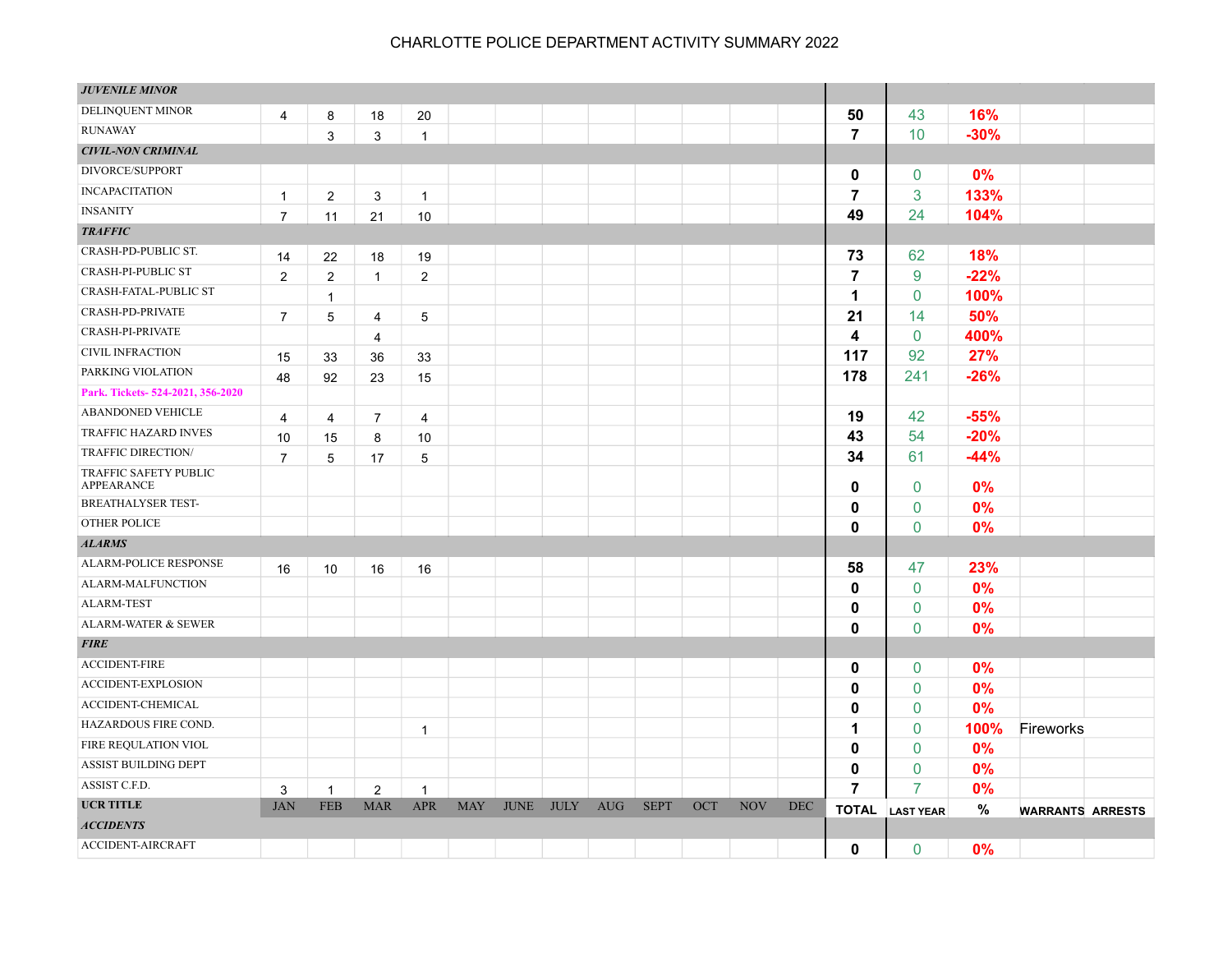| ACCIDENT-HUNTING                       |                |                |                |                |            |             |             |            |             |     |            |            | $\mathbf 0$  | $\mathbf 0$            | 0%      |                         |  |
|----------------------------------------|----------------|----------------|----------------|----------------|------------|-------------|-------------|------------|-------------|-----|------------|------------|--------------|------------------------|---------|-------------------------|--|
| ACCIDENT-SHOOTING                      |                |                |                |                |            |             |             |            |             |     |            |            | $\mathbf 0$  | $\mathbf{0}$           | 0%      |                         |  |
| ACCIDENT-BOATING                       |                |                |                |                |            |             |             |            |             |     |            |            | $\mathbf{0}$ | $\mathbf{0}$           | 0%      |                         |  |
| <b>ACCIDENT-WATER</b>                  |                |                |                |                |            |             |             |            |             |     |            |            | $\mathbf{0}$ | $\mathbf{0}$           | 0%      |                         |  |
| <b>ACCIDENT-OTHER</b>                  |                |                |                |                |            |             |             |            |             |     |            |            | $\mathbf{0}$ | 1                      | $-100%$ |                         |  |
| <b>INSPECTIONS-</b>                    |                |                |                |                |            |             |             |            |             |     |            |            |              |                        |         |                         |  |
| <b>INVESTIGATIONS</b>                  |                |                |                |                |            |             |             |            |             |     |            |            |              |                        |         |                         |  |
| <b>INSPECT-BOAT</b>                    |                |                |                |                |            |             |             |            |             |     |            |            | 0            | $\mathbf 0$            | 0%      |                         |  |
| <b>INSPECT-MOTOR VEHICLE</b>           |                | $\overline{2}$ |                | $\mathbf{1}$   |            |             |             |            |             |     |            |            | 3            | 3                      | 0%      |                         |  |
| <b>INSPECT-TRAFFIC CITATION</b>        |                |                |                |                |            |             |             |            |             |     |            |            | $\mathbf{0}$ | 0                      | 0%      |                         |  |
| <b>INSPECT-BUSINESS</b>                | 14             | 38             | 35             | 69             |            |             |             |            |             |     |            |            | 156          | 109                    | 43%     |                         |  |
| <b>INSPECT-RESIDENCE</b>               | 12             | 20             | 26             | 16             |            |             |             |            |             |     |            |            | 74           | 44                     | 68%     |                         |  |
| <b>INSPECT-HANDGUN</b>                 | 11             | 9              | 13             | 9              |            |             |             |            |             |     |            |            | 42           | 23                     | 83%     |                         |  |
| <b>INSPECT LIQUOR LICENSE</b>          | 3              | $\mathbf{1}$   |                |                |            |             |             |            |             |     |            |            | 4            | $\mathbf 0$            | 400%    |                         |  |
| INSPECT-OTHER/SOR CHECK                | 24             | 13             | 14             | 16             |            |             |             |            |             |     |            |            | 67           | 23                     | 191%    |                         |  |
| <b>INSPECT-CCW APPLIC</b>              |                |                |                |                |            |             |             |            |             |     |            |            | $\mathbf 0$  | $\mathbf 0$            | 0%      |                         |  |
| <b>DOMESTIC DISPUTES</b>               | 25             | 26             | 26             | 23             |            |             |             |            |             |     |            |            | 100          | 61                     | 64%     |                         |  |
| <b>CIVIL DISPUTE</b>                   | 17             | 17             | 23             | 9              |            |             |             |            |             |     |            |            | 66           | 38                     | 74%     |                         |  |
| SUSPICIOUS SITUATION                   | 92             | 70             | 81             | 79             |            |             |             |            |             |     |            |            | 322          | 300                    | 7%      |                         |  |
| FIELD INTERROGATION CARD               |                |                |                |                |            |             |             |            |             |     |            |            | $\mathbf 0$  | $\mathbf 0$            | 0%      |                         |  |
| <b>HAZARDOUS SITUATION</b>             |                |                |                |                |            |             |             |            |             |     |            |            | $\mathbf{0}$ | $\mathbf 0$            | 0%      |                         |  |
| SUSPECTED NARCOTIC<br><b>ACTIVITY</b>  | 10             | 9              | $\mathbf{1}$   | 3              |            |             |             |            |             |     |            |            | 23           | 13                     | 77%     |                         |  |
| ABANDONED/RECOVERED<br><b>PROPERTY</b> | 4              | 4              | 6              | 3              |            |             |             |            |             |     |            |            | 17           | 25                     | $-32%$  |                         |  |
| DRUG OVERDOSE                          | $\overline{2}$ | $\mathbf{1}$   | $\overline{2}$ | 5              |            |             |             |            |             |     |            |            | 10           | 10                     | 0%      |                         |  |
| <b>BOMB THREAT</b>                     |                |                |                |                |            |             |             |            |             |     |            |            | $\mathbf{0}$ | $\mathbf{0}$           | 0%      |                         |  |
| <b>MISC. INCIDENTS</b>                 |                |                |                |                |            |             |             |            |             |     |            |            |              |                        |         |                         |  |
| MISC/P.B.T.                            |                |                |                |                |            |             |             |            |             |     |            |            | 0            | $\mathbf 0$            | 0%      |                         |  |
| <b>SUICIDE</b>                         |                |                |                | $\mathbf{1}$   |            |             |             |            |             |     |            |            | 1            | $\mathbf{0}$           | 100%    |                         |  |
| <b>SUICIDE ATTEMPT</b>                 | 11             | $\overline{7}$ | 14             | 10             |            |             |             |            |             |     |            |            | 42           | 28                     | 50%     |                         |  |
| DEATH-NATURAL                          | 3              |                |                | $\mathbf{1}$   |            |             |             |            |             |     |            |            | 4            | 4                      | 0%      |                         |  |
| DEATH-UNDETERMINED                     |                | $\mathbf{1}$   |                | $\overline{2}$ |            |             |             |            |             |     |            |            | 3            | 4                      | $-25%$  |                         |  |
| MISSING PERSON                         | $\overline{2}$ | 2              | 3              | $\overline{2}$ |            |             |             |            |             |     |            |            | 9            | 4                      | 125%    |                         |  |
| NATURAL DISASTER                       |                |                |                |                |            |             |             |            |             |     |            |            | $\mathbf{0}$ | $\mathbf{0}$           | 0%      |                         |  |
| PUBLIC RELATIONS ACTIVITY              | 4              | 5              | 4              | $\overline{2}$ |            |             |             |            |             |     |            |            | 15           | 9                      | 67%     |                         |  |
| PATROL INFORMATION                     |                |                |                |                |            |             |             |            |             |     |            |            | $\mathbf 0$  | 0                      | 0%      |                         |  |
| <b>UCR TITLE</b>                       | <b>JAN</b>     | <b>FEB</b>     | <b>MAR</b>     | <b>APR</b>     | <b>MAY</b> | <b>JUNE</b> | <b>JULY</b> | <b>AUG</b> | <b>SEPT</b> | OCT | <b>NOV</b> | <b>DEC</b> |              | <b>TOTAL</b> LAST YEAR | $\%$    | <b>WARRANTS ARRESTS</b> |  |
| <b>GENERAL ASSISTANCE</b>              |                |                |                |                |            |             |             |            |             |     |            |            |              |                        |         |                         |  |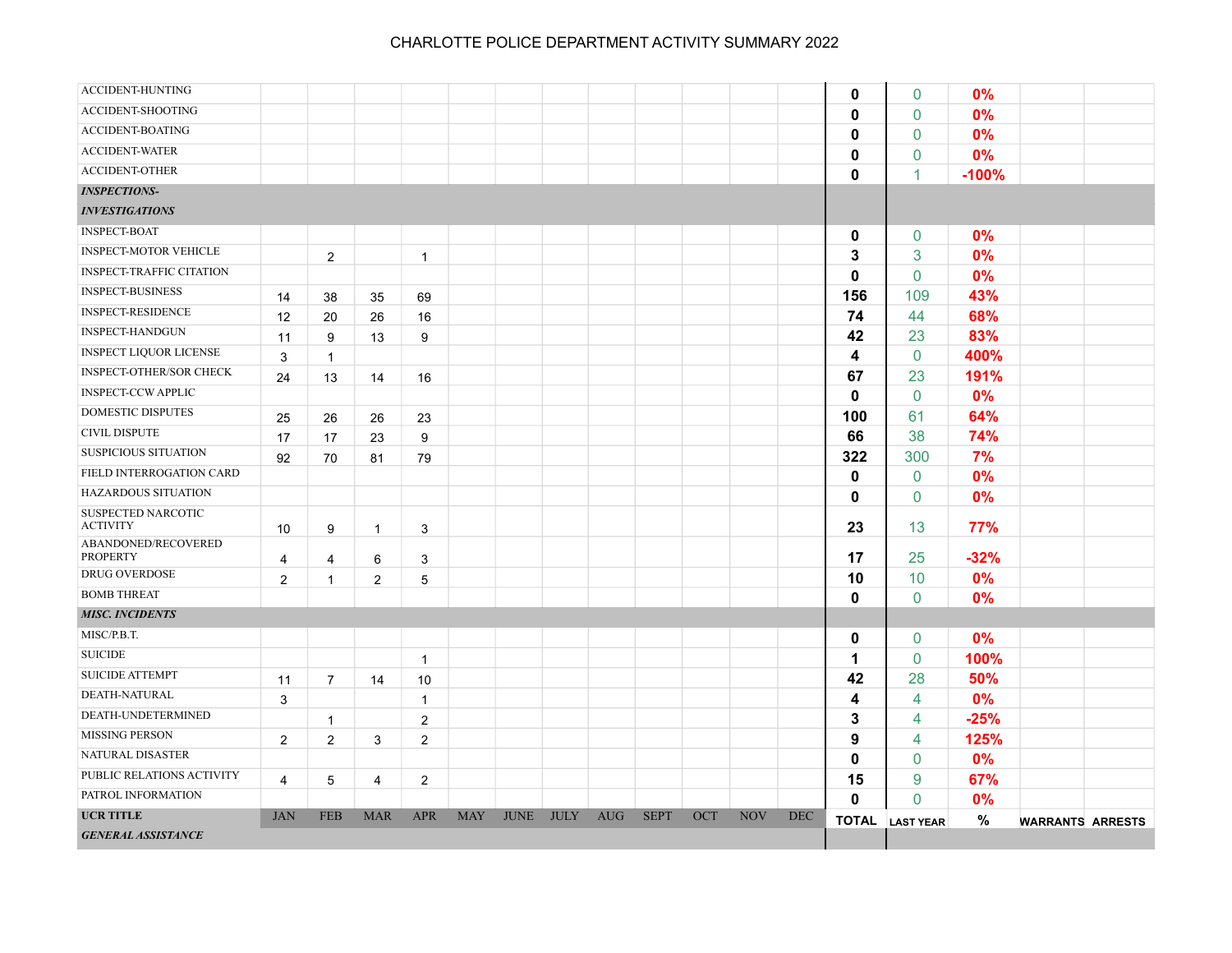| <b>ASSIST CITIZEN</b>                                                                                             | 50             | 67             | 82             | 75                      |   |   |   |   |   |             |             |             | 274                     | 147            | 86%    |  |
|-------------------------------------------------------------------------------------------------------------------|----------------|----------------|----------------|-------------------------|---|---|---|---|---|-------------|-------------|-------------|-------------------------|----------------|--------|--|
| <b>ASSIST MOTORIST</b>                                                                                            | 8              | 12             | 6              | 8                       |   |   |   |   |   |             |             |             | 34                      | 43             | $-21%$ |  |
| <b>ASSIST POLICE AGENCY</b>                                                                                       | 10             | 10             | 10             | 5                       |   |   |   |   |   |             |             |             | 35                      | 31             | 13%    |  |
| ASSIST OTHER AGENCY                                                                                               | 14             | 14             | 20             | 14                      |   |   |   |   |   |             |             |             | 62                      | 31             | 100%   |  |
| ASSIST D.P.W.                                                                                                     | $\mathbf{1}$   | $\mathbf{1}$   | $\overline{4}$ |                         |   |   |   |   |   |             |             |             | 6                       | 3              | 100%   |  |
| ESCORT-FUNERAL                                                                                                    |                |                |                |                         |   |   |   |   |   |             |             |             | 0                       | 0              | 0%     |  |
| <b>ESCORT-MONEY</b>                                                                                               |                |                |                |                         |   |   |   |   |   |             |             |             | 0                       | $\pmb{0}$      | 0%     |  |
| <b>ESCORT-OTHER</b>                                                                                               |                |                |                |                         |   |   |   |   |   |             |             |             | 0                       | $\mathbf 0$    | 0%     |  |
| TRANSPORT-PRISONER                                                                                                |                | 13             | 5              | 18                      |   |   |   |   |   |             |             |             | 36                      | 19             | 89%    |  |
| TRANSPORT-PAPERWORK                                                                                               | 6              | 14             | 13             | $\overline{4}$          |   |   |   |   |   |             |             |             | 37                      | 34             | 9%     |  |
| TRANSPORT-OTHER                                                                                                   | $\overline{c}$ |                | $\mathbf{1}$   | $\mathbf{1}$            |   |   |   |   |   |             |             |             | 4                       | 12             | $-67%$ |  |
| LOCKOUT                                                                                                           |                |                |                | $\overline{2}$          |   |   |   |   |   |             |             |             | $\overline{\mathbf{2}}$ | $\overline{2}$ | 0%     |  |
| <b>SUBPOENA SERVICE</b>                                                                                           | $\overline{2}$ | $\overline{2}$ | $\overline{4}$ | 3                       |   |   |   |   |   |             |             |             | 11                      | 23             | $-52%$ |  |
| PERMISSION TO PARK                                                                                                |                | $\mathbf{1}$   | 21             | $\mathbf{1}$            |   |   |   |   |   |             |             |             | 23                      | 29             | $-21%$ |  |
| PATROL-FOUND DOOR OPEN                                                                                            | 3              | 9              | 8              | $\overline{\mathbf{c}}$ |   |   |   |   |   |             |             |             | 22                      | $\overline{2}$ | 1000%  |  |
| PATROL-FOUND OPEN WINDOW                                                                                          |                |                |                |                         |   |   |   |   |   |             |             |             | 0                       | 0              | 0%     |  |
| PATROL-FOUND B&E                                                                                                  |                |                |                |                         |   |   |   |   |   |             |             |             | 0                       | 0              | 0%     |  |
| ASSIST E.C.S.D.-                                                                                                  | 20             | 18             | 16             | $\overline{7}$          |   |   |   |   |   |             |             |             | 61                      | 26             | 135%   |  |
| <b>GENERAL NON CRIMINAL</b>                                                                                       |                |                |                |                         |   |   |   |   |   |             |             |             |                         |                |        |  |
| JUVENILE SAFETY VIOL                                                                                              |                |                |                |                         |   |   |   |   |   |             |             |             | $\mathbf 0$             | 0              | 0%     |  |
| ANIMAL CONTROL                                                                                                    | $\overline{7}$ | $\overline{7}$ | 10             | 12                      |   |   |   |   |   |             |             |             | 36                      | 26             | 38%    |  |
| ZONING ORD VIOLATION                                                                                              |                | 3              | $\mathbf{1}$   |                         |   |   |   |   |   |             |             |             | 4                       | 3              | 33%    |  |
| <b>TOTALS</b>                                                                                                     |                |                |                |                         |   |   |   |   |   |             |             |             |                         |                | 24%    |  |
|                                                                                                                   | 618            | 772            | 813            | 740                     | 0 | 0 | 0 | 0 | 0 | $\mathbf 0$ | $\mathbf 0$ | $\mathbf 0$ | 2943                    | 2370           |        |  |
|                                                                                                                   |                |                |                |                         |   |   |   |   |   |             |             |             |                         |                |        |  |
| <b>TRAFFIC STOPS</b>                                                                                              | 100            | 128            | 119            | 117                     |   |   |   |   |   |             |             |             | 464                     | 339            | 37%    |  |
| OFFICER TRAINING HOURS                                                                                            | 8              | 48             | 224            | 9                       |   |   |   |   |   |             |             |             | 289                     | 150            | 93%    |  |
| <b>COMMUNITY HOURS</b>                                                                                            | 32             | 21.5           | 6              | $\mathbf{1}$            |   |   |   |   |   |             |             |             | 60.5                    | 19             | 218%   |  |
| PAPERWORK HOURS                                                                                                   | 450.5          | 409            | 408.5          | 475                     |   |   |   |   |   |             |             |             | 1743                    | 1152           | 51%    |  |
|                                                                                                                   |                |                |                |                         |   |   |   |   |   |             |             |             |                         |                |        |  |
| <b>SRO STATS</b>                                                                                                  |                |                |                |                         |   |   |   |   |   |             |             |             |                         |                |        |  |
| During the month of April 2022, Officer McDaniel handled a total of 67 incidents as the SRO. They are as follows: |                |                |                |                         |   |   |   |   |   |             |             |             |                         |                |        |  |
| 2- Sex. Assaults-All, 6- Non-Agg. Assault, 3- Larceny, 3- Intimidation/Threats, 1- Destruction of Propert         |                |                |                |                         |   |   |   |   |   |             |             |             |                         |                |        |  |
| 1-VCSA, 3- Sex Offense, 8- Public Peace, 1- Vagrancy, 16- Delinquent Minor, 1- Insanity                           |                |                |                |                         |   |   |   |   |   |             |             |             |                         |                |        |  |
| 1- Civil Infraction, 1- Parking Violation, 1- Traffic Direction/Control, 3- Suspicious Situation                  |                |                |                |                         |   |   |   |   |   |             |             |             |                         |                |        |  |
| 2- Suicide Attempted, 13- Assist Citizen, 1 Assist Eaton County Sheriff Department                                |                |                |                |                         |   |   |   |   |   |             |             |             |                         |                |        |  |
|                                                                                                                   |                |                |                |                         |   |   |   |   |   |             |             |             |                         |                |        |  |
| <b>VCSA STATS</b>                                                                                                 |                |                |                |                         |   |   |   |   |   |             |             |             |                         |                |        |  |